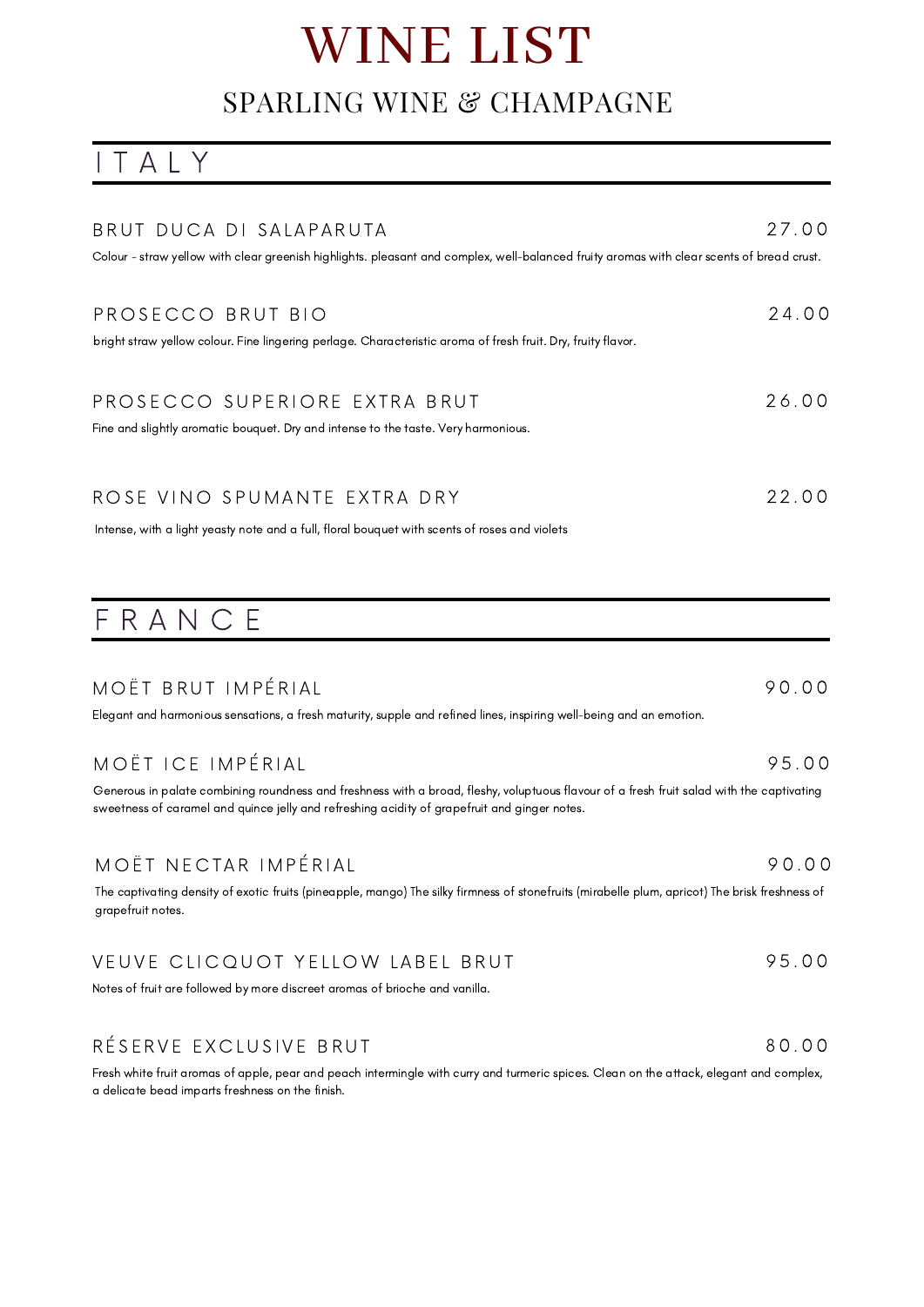## SPARLING WINE & CHAMPAGNE

## F R A N C E

| RÉSERVE EXCLUSIVE ROSÉ                                                                                                                                                                                                                                          | 90.00  |
|-----------------------------------------------------------------------------------------------------------------------------------------------------------------------------------------------------------------------------------------------------------------|--------|
| Silver-tinged salmon-pink, with a steady ribbon of fine bubbles. Red fruit aromas. Intense, developing notes of blueberry,                                                                                                                                      |        |
|                                                                                                                                                                                                                                                                 |        |
| PALMES D'OR                                                                                                                                                                                                                                                     | 350.00 |
| Endless notes of fine honey, bee's wax, dried fruits and tropical fruits, together with a subtle, nuanced touch of toast.                                                                                                                                       |        |
| DOM PERIGNON LUMINOUS                                                                                                                                                                                                                                           | 380.00 |
| The wine still has a physical presence. It is striking and demanding, tactile and vibrant rather than aromatic After an initial cloud of<br>softness, we hit a mineralised verticality that gradually opens out to suggest bitter, iodised and saline nobility. |        |
| DOM PERIGNON LUMINOUS ROSÉ                                                                                                                                                                                                                                      | 650.00 |
| Mesmerizing aromas of smoke, spice, and cocoa. The crisp palate has deep red fruit flavor notes.                                                                                                                                                                |        |
| ACE OF SPADES                                                                                                                                                                                                                                                   | 750.00 |
| Aromatic and rich with notes of brioche, creamy vanilla, racy, peppy red fruit and fresh floral notes.                                                                                                                                                          |        |

## D E S S E R T W I N E

### GUZE' PASSITO (50CL)

Guze passito is a naturally sweet, intense and complex red wine produced from partially raisined, locally grown Shiraz grapes. Guze is reminiscent of intense black fruit, chocolate aromas with sweet, spicy, jammy prune flavours.

## GUZE' ZIBIBBO MOSCATO (50CL)

The colour of this wine is deep yellow; the aroma is fruity and lingering, reminiscent of acacia flowers. In the mouth it is aromatic, entirely matching the taste of the grape.

## HAUTEVILLE MOSCATO (50CL)

A deliciously golden sweet liqueur wine made from concentrated home-grown Moscato grapes. This rich, opulent wine has a lovely honeyed nose with a wonderful, marmalade flavour.

### MOSCATO D'ASTI

Sweet and gently sparkling with delicate aromas of honey, flowers and fresh grapes. On the palate the wine reveals ripe apricot, grape notes and a soft mousse. Delightful refreshing acidity on the finish to balance the sweetness.

## 4 2 . 0 0

3 8 . 0 0

2 4 . 0 0

2 6 . 0 0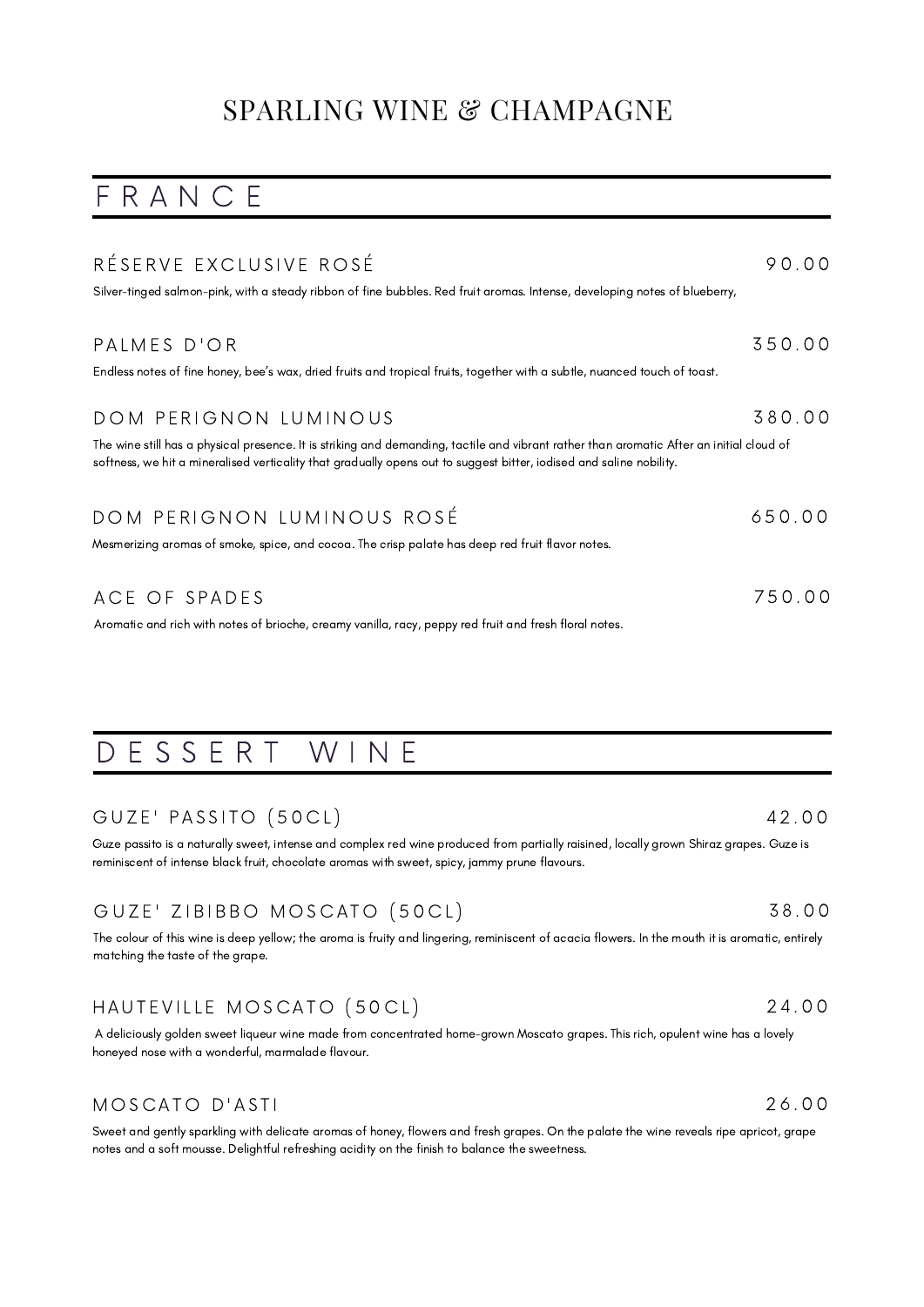## HALF BOTTLES

| SPARKLING WIN<br>$\Theta$<br>CHAMPAGN                                                                                                                                    |       |
|--------------------------------------------------------------------------------------------------------------------------------------------------------------------------|-------|
| MOËT BRUT IMPÉRIAL (QUARTER)<br>Elegant and harmonious sensations, a fresh maturity, supple and refined lines, inspiring well-being and an emotion.                      | 29.00 |
| MOËT BRUT IMPÉRIAL (HALF)<br>Elegant and harmonious sensations, a fresh maturity, supple and refined lines, inspiring well-being and an emotion.                         | 49.00 |
| PROSECCO (QUARTER)                                                                                                                                                       | 7.90  |
| WHITE                                                                                                                                                                    |       |
| MEDINA CHARDONNAY, GERGENTINA<br>Dry, light, and fresh. Creamy flavours and refreshing crispness.                                                                        | 12.50 |
| ISIS CHARDONNAY<br>Made from Chardonnay grapes, Isis is characterized by fresh tropical fruit flavours.                                                                  | 21.00 |
| HAUTEVILLE VIOGNER<br><b>XXXXXXXXXXXXX</b>                                                                                                                               | 14.00 |
| PINOT GRIGIO<br>With its straw yellow color, clean intense aroma, and dry golden apple taste, our signature Pinot Grigio is full of authentic, flavorful<br>personality. | 13.50 |
| CHABLIS<br>Fresh, lively and mineral. We can find intense aromas of fruits (white-fleshed or citrus), of flowers (acacia), of butter or spices.                          | 22.50 |

1 0 . 0 0

# R O S É

## MEDINA GRENACHE ROSÉ

A delightful, fruity rosé with flavours reminiscent of black-pepper dusted strawberry fruit.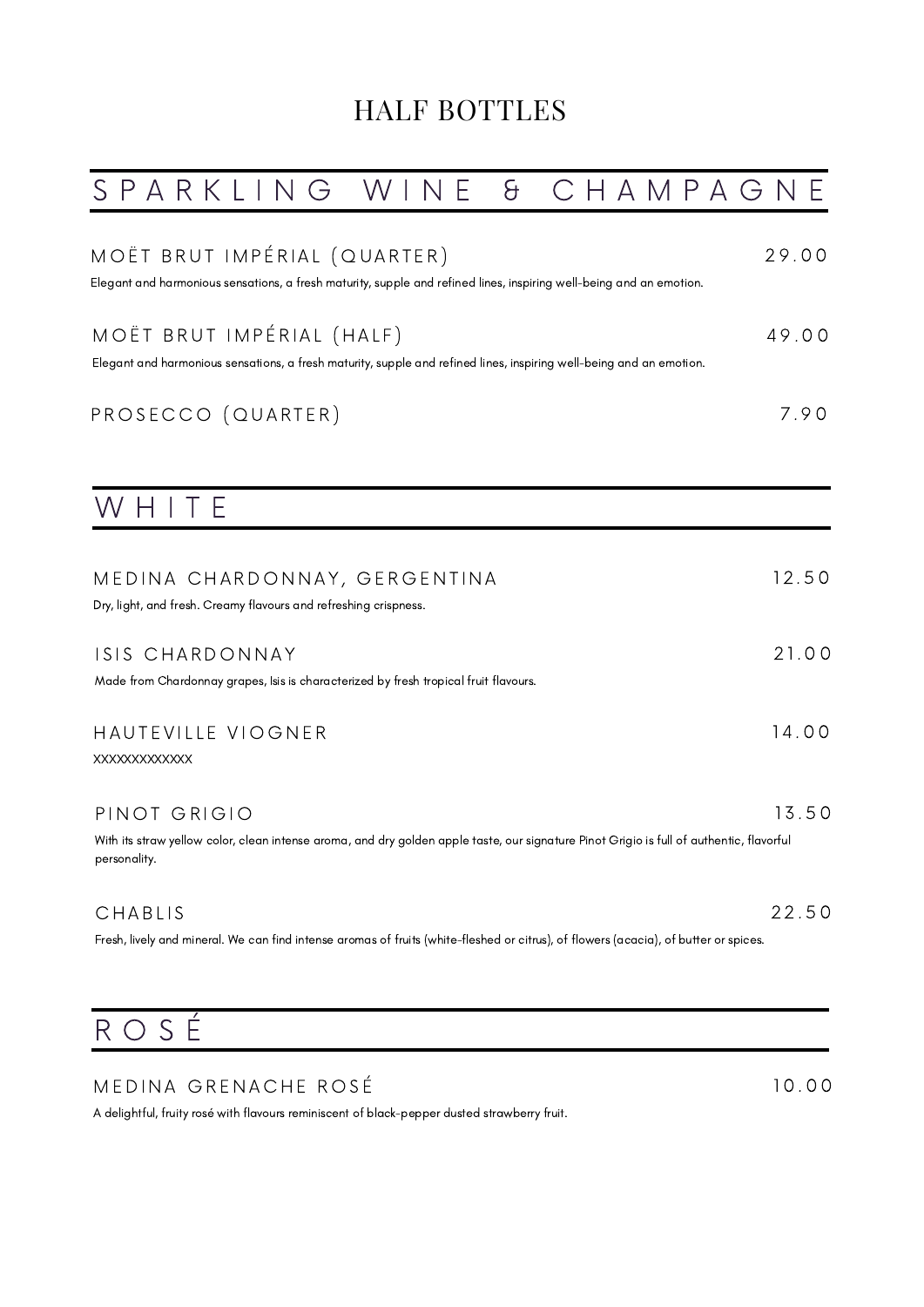## HALF BOTTLES

## R E D

### HAUTEVILLE CABARNET

[C](https://www.vivino.com/users/ferdid/reviews/72683965)abernet [Sauvignon](https://www.vivino.com/users/ferdid/reviews/72683965) with an oaky nose pushing the cassis in a tiny corner, not too heavy and a smoot[h](https://www.vivino.com/users/ferdid/reviews/72683965) [finish.](https://www.vivino.com/users/ferdid/reviews/72683965)

#### MEDINA SYRAH, CARIGNAN, MOURVEDRE 1 2 . 5 0

1 4 . 0 0

1 6 . 5 0

1 6 . 5 0

The fruity, robust concentration of the Syrah, the spiciness of the Grenache and the colour and aroma of the Carignan. Combined, they produce this easy drinking, soft, fruity red wine.

### CHIANTI CLASSICO

Notes of cheery fruit well amalgamated with chocolate and vanilla from oak aging. On the palate the wine shows much Sangiovese character with soft and silky tannins and a good persistence on the finish and aftertaste.

## CÔTES DU RHÔNE ROUGE

Intense red colour, this full-bodied wine displays rich tannins with touches of fresh red and black fruits with spicy flavours on the palate.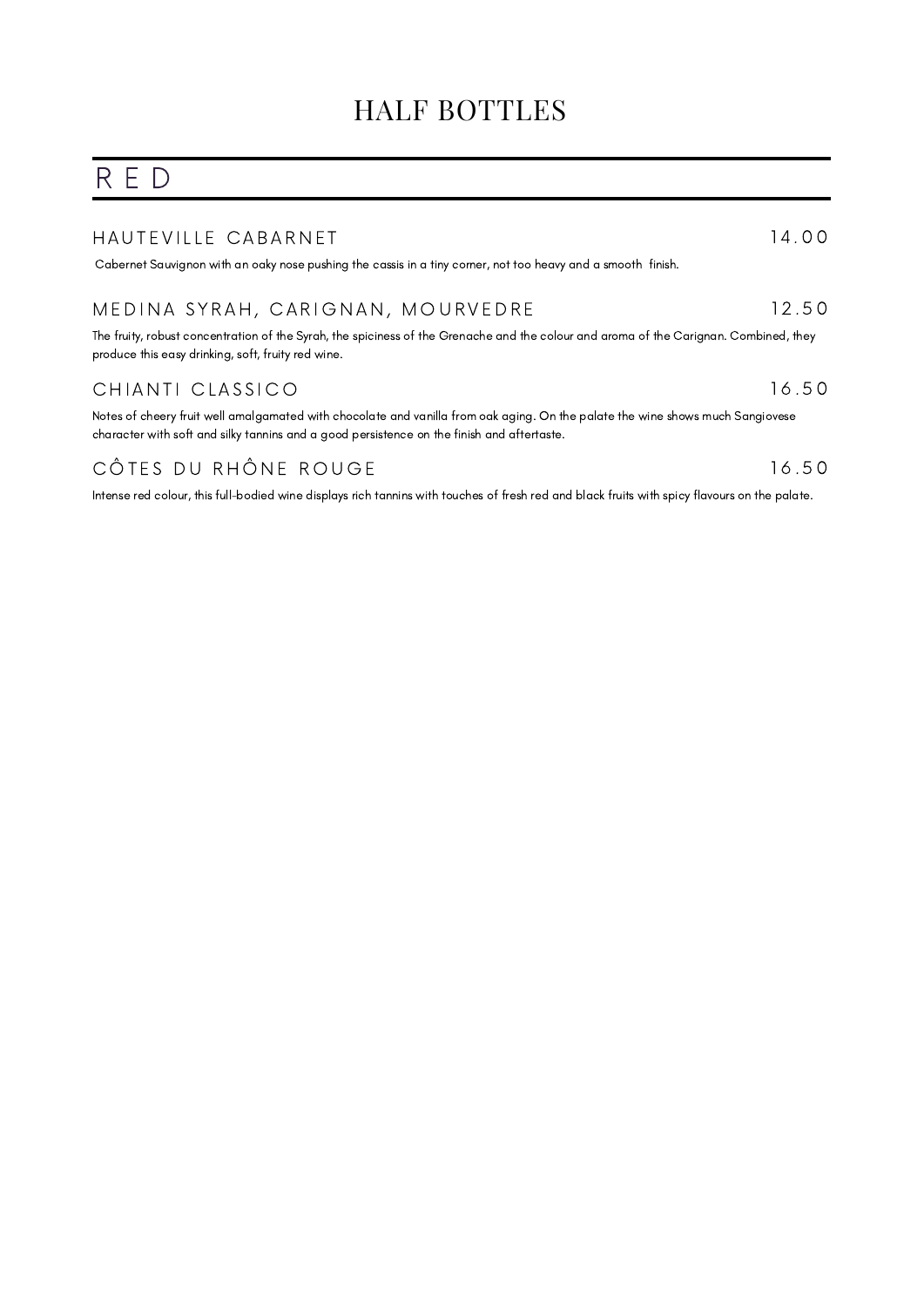## H O U S E W I N E

### PALAZZO PRECA HOUSE WINE

An easy drinking, crisp and fruity white wine.

## M A L T E S E I S L A N D S

### GRAN CAVALIER CHARDONNAY RISERVA

its creamy palate is full of precise juicy pear and apple fruit topped with a subtle hint of caramel and brioche, all which is blessed with just a tiny caress of sweet wood.

#### GRAN CAVALIER SAVIGNON BLANC 2 7 . 0 0

Fresh citrus aromas on ripe lemons and limes, light and fresh on the palate, showing well balanced fruit and lively acidity.

| 'ISIS' CHARDONNAY                                                                    | 3400  |
|--------------------------------------------------------------------------------------|-------|
| Made from Chardonnay grapes, Isis is characterized by fresh tropical fruit flavours. |       |
|                                                                                      |       |
| MEDINA CHARDONNAY, GERGENTINA                                                        | 16.50 |

Dry, light, and fresh. Creamy flavours and refreshing crispness.

### HAUTEVILLE VIOGNIER

XXXXXXXXXX

## I T A L Y

### CRISTO DI CAMPOBELLO

Fagrant white opens with aromas of grapefruit and herbs along with a whiff of chamomile. The aromas follow through to the crisp, savory palate along with notes of tropical fruit and saline.

### PINOT GRIGIO

With its straw yellow color, clean intense aroma, and dry golden apple taste, our signature Pinot Grigio is full of authentic, flavorful personality.

### MASSERIA GAVI DI GAVI

Rich and full, intense scents of fruit flow over floral notes. Pleasantly dry and crisp full and deep in the mouth with the finesse that is achieved through perfect balance between structure and suppleness.

2 7 . 0 0

2 4 . 0 0

1 4 . 5 0

2 9 . 0 0

2 9 . 0 0

2 2 . 5 0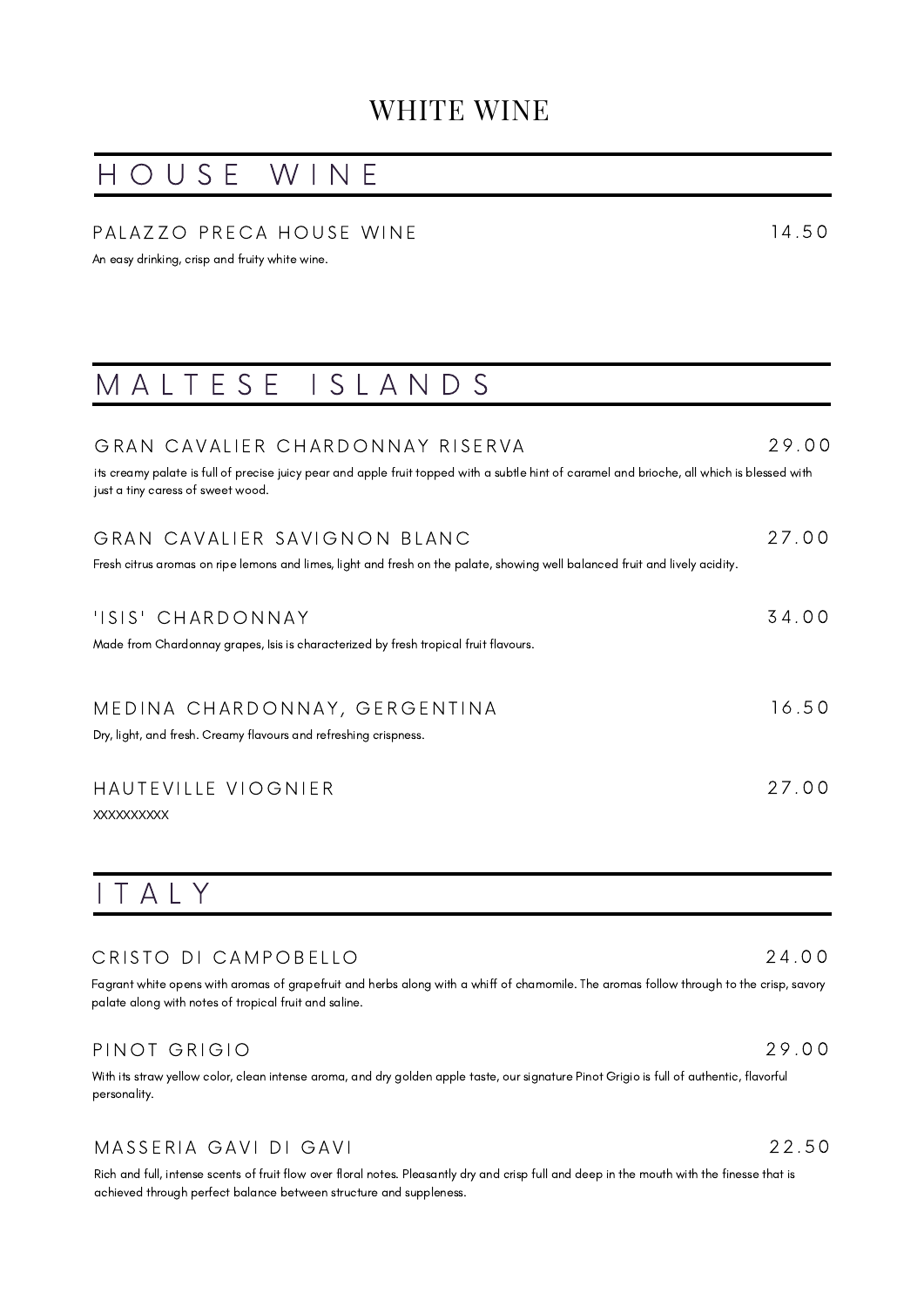## I T A L Y

### GAVI DI GAVI 'VILLADORIA'

It is straw yellow in colour, with mild greenish highlights. Its nose is packed with hawthorn floral and fruit aromas, especially green and golden delicious apples. It is pleasantly crisp in the mouth thanks to a balanced acidity and good structure. Its mineral finish is characteristic of its terroir.

### ROERO ARNEIS

Delicately vinous nose, packed with flowery and fruity sensations. Its dry taste is highlighted by a slight almond note, typical of this varietal's character.

### LE QUAIRE' LUGANA 3 1. 0 0

Hints of pear and peach, which can then also be pleasantly tasted in the mouth.

#### GRILLO, KADOS DUCA DI SALAPRUTA 3 4 . 0 0

Colour - straw yellow with slight greenish highlights. Floral, slight note of vanilla, complex. Wide, velvety, lively, well-bodied and persistent.

### INSOLIA COLOMBA PLATINO

Colour - bright straw yellow with greenish highlights. Intense, delightfully fruity, with character. fresh, balanced and persistent. Same scents perceived by the nose.

### INSOLI, BIANCA DI VALGUERNERA

Golden yellow with greenish highlights. Complex and intense, rich in sensations typical of ripe fruit enhanced by scents of vanilla and dry fruit thanks to the evolution in wood barriques. Marked character, well-bodied, harmoniously elegant and particularly persistent.

### CHARDONNAY DOGARINA

Profound, with strong notes of matured fruit. There is a harmony between the nose and the palate thanks to its good acidity that lends a fresh balance in the wine.

### SAUVIGNON BLANC DOGARINA

Fresh and sapid with a strong scent of vegetal notes. Elegant peach notes, pleasant freshness and savouriness.

### **FALANGHINA**

Golden yellow with aromas of fresh lemon, pineapple and yellow flowers. Medium bodied with good concentration. Bright fruit and a tasty, nice balanced finish.

## 2 1. 0 0

### 2 4 . 0 0

2 5 . 0 0

- 2 7 . 0 0
- 8 9 . 0 0

2 4 . 0 0

2 1. 0 0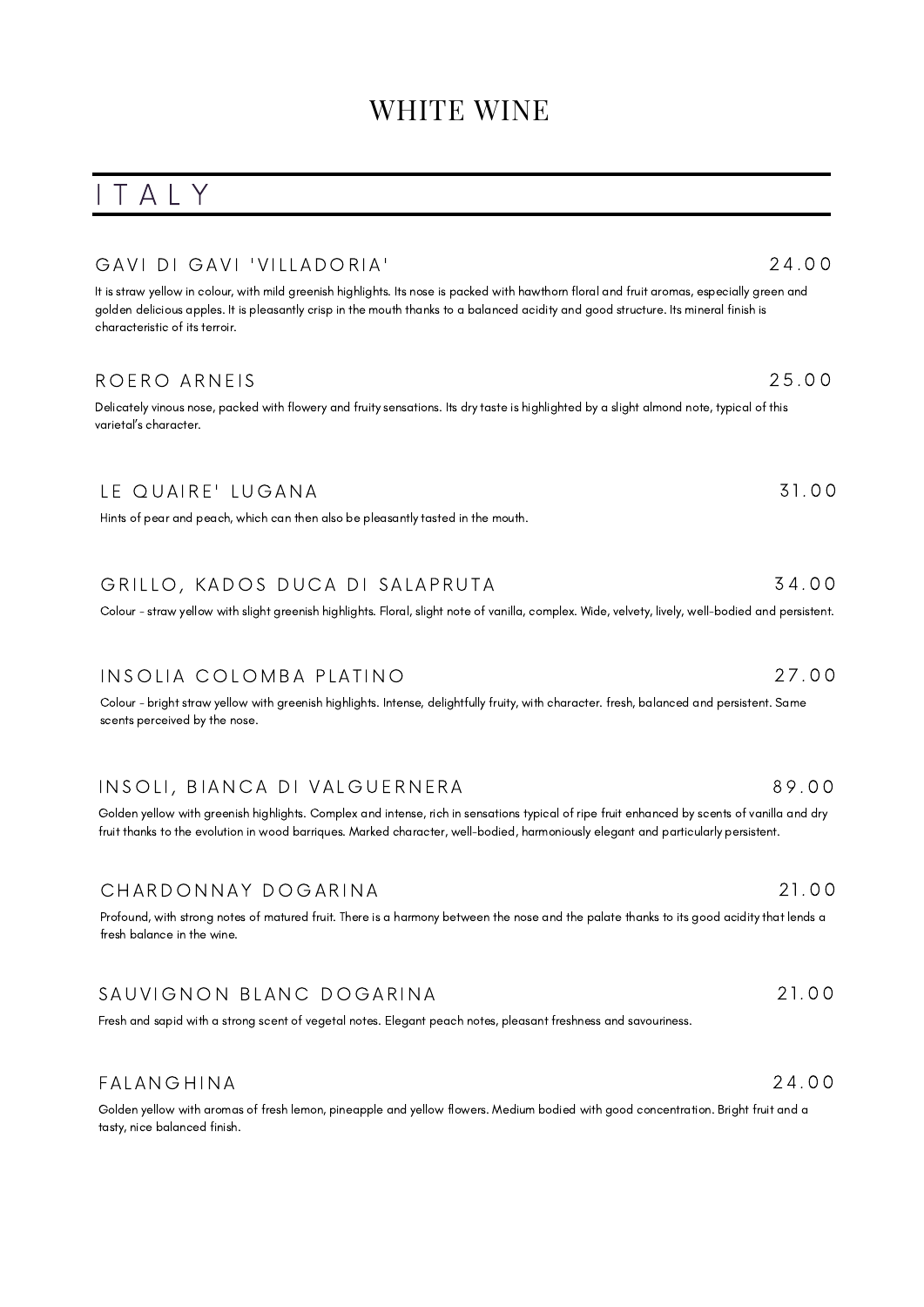## I T A L Y

| VERNACCIA DI SAN GIMIGNANO                                                                                                                                                                                                      | 23.00 |
|---------------------------------------------------------------------------------------------------------------------------------------------------------------------------------------------------------------------------------|-------|
| A straw-coloured wine with a fine and clear scent, dry and aromatic with a pleasing after taste                                                                                                                                 |       |
|                                                                                                                                                                                                                                 |       |
| VISTAMARE GAJA                                                                                                                                                                                                                  | 90.00 |
| Perfect balance, with Vermentino providing freshness and drinkability, while Viognier gives body and roundness to the palate. In the finish<br>is clean and inviting with an almost salty touch,                                |       |
| PECORINO D'ABRUZZO                                                                                                                                                                                                              | 23.00 |
| Fruity aromas with citrus, tropical nuances, white peach and exotic fruits like papaya. It has a lingering and very fresh taste with a slightly<br>balsamic finish. Medium acidity and good structure.                          |       |
| SAN GIOVANNI DELLA SALA ORVIETO                                                                                                                                                                                                 | 24.00 |
| This wine is the result of a severe selection of grapes coming exclusively from the Castello della Sala Estate. It is characterized by a rich,<br>soft and full taste. The varieties are those traditional to Orvieto Classico. |       |
| ETNA VIANCO GRACI<br>Bouquet: Notes of flowers and exotic fruit interwoven with clear volcanic mineral notes, sometimes balsamic, sea-salt notes.                                                                               | 49.00 |
| GRECO DI TUFO<br>Floral tasting notes, where the flavors of apple and pear Williams prevail, with an important note of melon. It is a rather fatty wine, with a<br>very fresh taste due to its high acidity                     | 24.00 |
| ANTHILIA' DONNA FUGATA                                                                                                                                                                                                          | 27.00 |
| The wine shows a precise personality linked with extremely ripe and elegant fruit sensations and notes of yellow peaches and plums. On<br>the palate, dryness and softness unite to remarkable effect.                          |       |
|                                                                                                                                                                                                                                 |       |

Aromas of crisp, ripe fruit of spring blossoms. Impressive balance, fine structure, zesty acidity and savoury fruit, with lengthy, elegant finish.

#### CONTE DELLA VIPERA SAUIVGNON BLANC 3 4 . 0 0

A sleek, zesty, mouthwatering white, light- to medium-bodied and aromatic, with hints of chive blossom, ripe apricot, flint and lemon peel.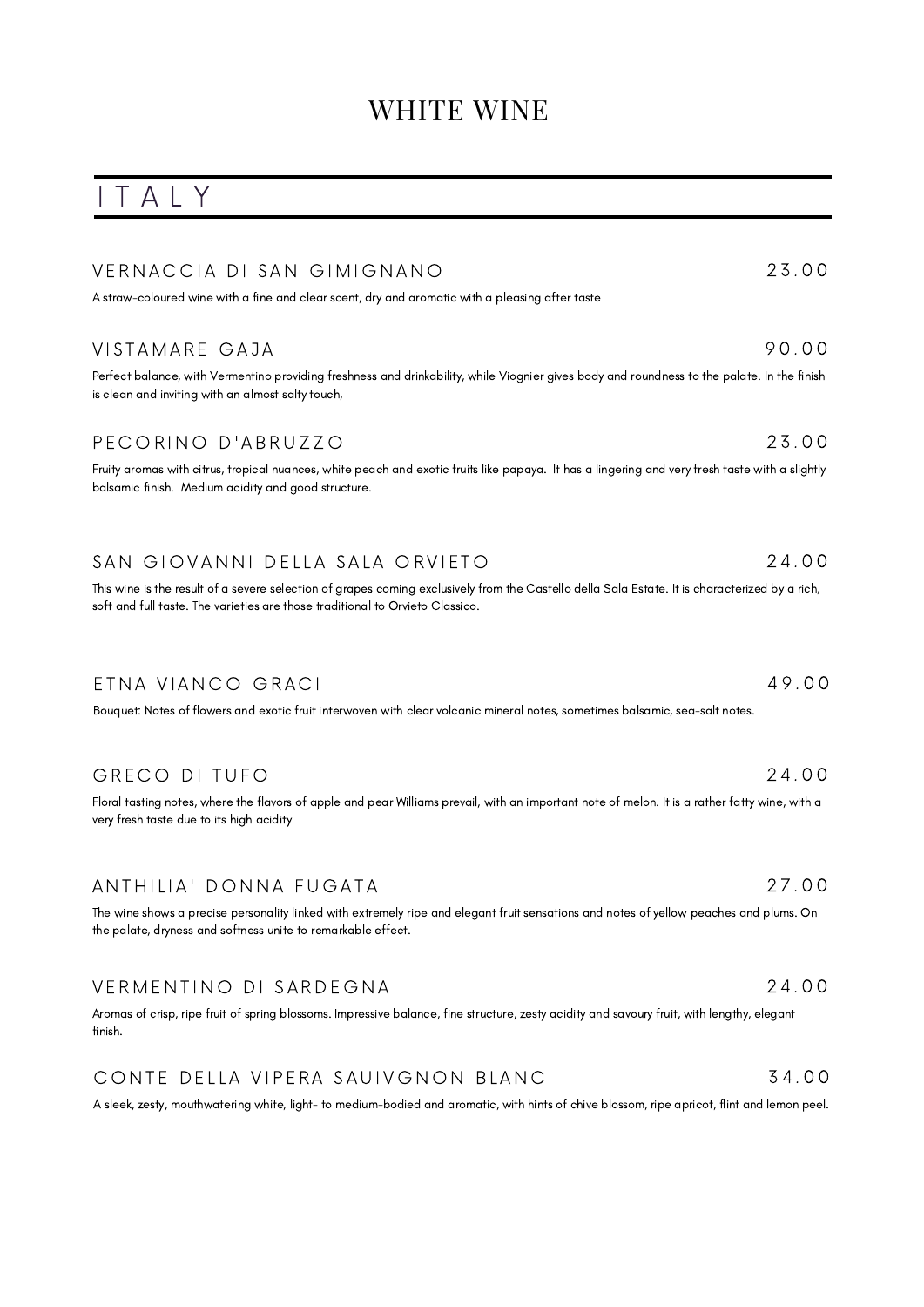## F R A N C E

| SANCERRE                                                                                                                                                                                                                                               | 47.00  |
|--------------------------------------------------------------------------------------------------------------------------------------------------------------------------------------------------------------------------------------------------------|--------|
| Fresh, clean and screaming with racy acidity. On the palate it is fresh and tightly wound; acidity is tempered by very subtle residual sugar;<br>very clean; alive, racy, youthful. Overall, a dry and elegant wine.                                   |        |
| BOURGOGNE CHARDONNAY                                                                                                                                                                                                                                   | 29.00  |
| A fresh nose of white fruits and floral aromas. Naturally balanced, the wine shows creamy texture and a lingering finish.                                                                                                                              |        |
| CHABLIS                                                                                                                                                                                                                                                | 32.00  |
| Fresh, lively and mineral. We can find intense aromas of fruits (white-fleshed or citrus), of flowers (acacia), of butter or spices.                                                                                                                   |        |
| GEWÜRZTRAMINER HUGEL                                                                                                                                                                                                                                   | 32.00  |
| Graceful, charming perfume and aromas, from fresh-cut roses to the most mystic of oriental spices. Silky, supple, soft and seductive, yet<br>still dry and refreshing, it has body and structure, with an aromatic finish of juicy, flavourful grapes. |        |
| RIESLING DOMAINE KLIPFEL                                                                                                                                                                                                                               | 27.00  |
| Its delicate bouquet, the fine balance between its dry personality, its distinguished fruitiness and its natural vitality contribute to its<br>exceptional richness.                                                                                   |        |
| CHABLIC PREMIER CRU                                                                                                                                                                                                                                    | 55.00  |
| Pale lemon in colour with green hue. The nose shows pure citrus and orchard fruits. The palate has a crushed sea-shell minerality and a<br>rich creaminess, all balanced with crackling acidity and a long finish.                                     |        |
| CHASSAGNE MONTRACHET                                                                                                                                                                                                                                   | 120.00 |
| Lovely floral bouquet with aromas of hot croissant or brioche and candied lemon. Bold yet elegant on the palate, fleshy and well-<br>balanced. Long on the finish with gingerbread and floral notes.                                                   |        |
| SAUVIGNON BLANC BORDEAUX                                                                                                                                                                                                                               | 25.00  |
| Aromas of white blossom, citrus fruit and lychee. Creamy, rounded extract enlivened by a refreshing acidity which adds minerality to the<br>finish. Very long finish with tropical fruit and mango on the back-of-palate.                              |        |
| CÔTES DU RHÔNE BLANC                                                                                                                                                                                                                                   | 27.00  |
| On the nose are notes of white flowers and white peach. A fruity, fine and rich palate which is fresh and crisp. A complete wine; elegant                                                                                                              |        |

KLIPFEL REISLING

and well balanced.

Floral nose with notes of citrus and a mineral touch. Fresh and frank attack with a dense mid-palate. The finish reveals dry orange peel aromas with a slightly peppery note.

2 9 . 0 0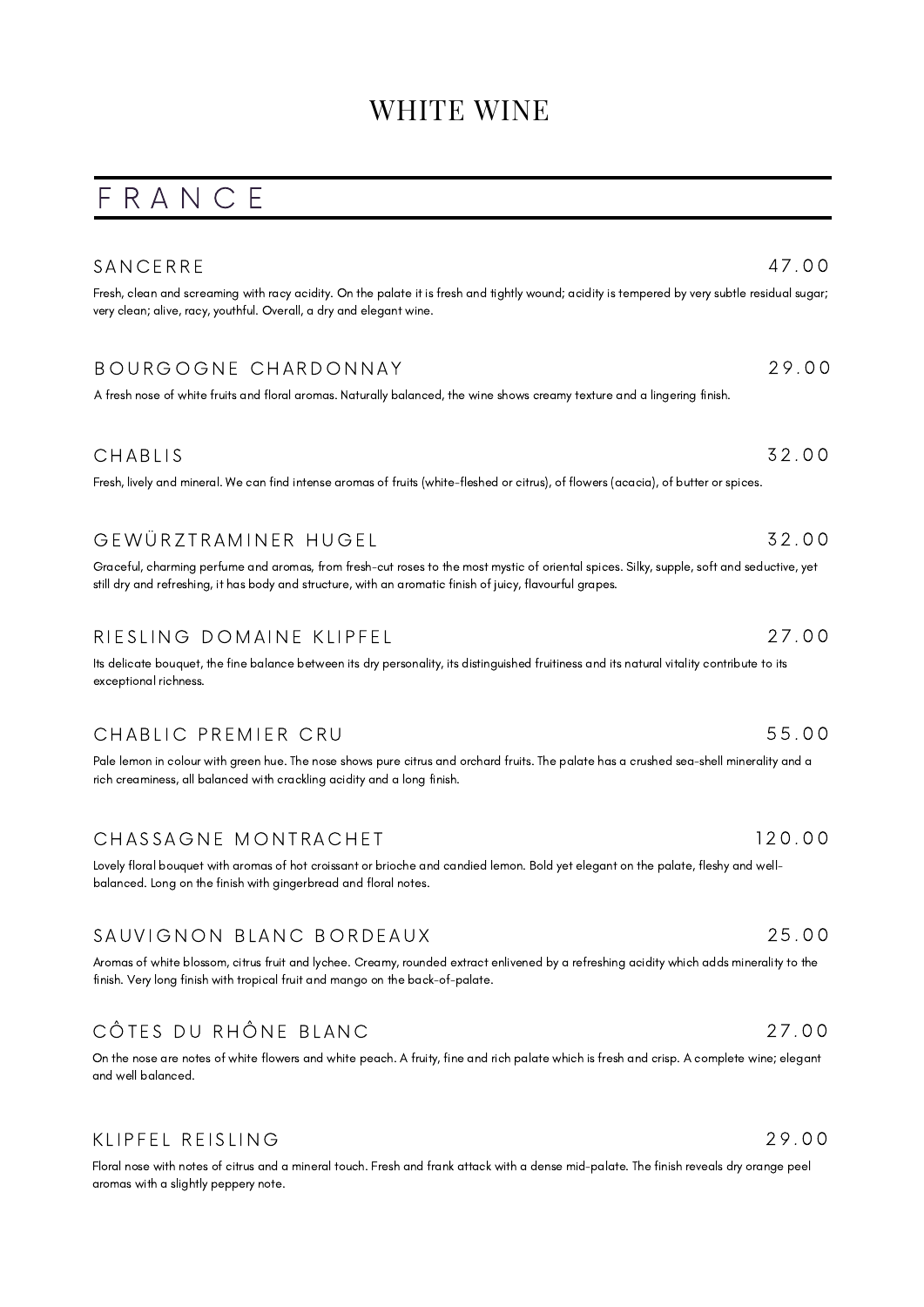## S P A I N

### VINO REAL RIOJA

Both its smooth entry and its delicate passage through the palate gives us a balanced and fresh wine, with a long and fruity aftertaste.

## G E R M A N Y

### LIE B F R A U M I L C H

Fresh and fruity with a soft fragrant aroma, medium‐bodied, with a pleasant finish. Quite delicious and harmonious with abundant notes of pear and apricot followed by a hint of honey in the finish.

## CHARDONNAY (NON ALCOHOLIC WINE)

With its deep golden hue, and lively tropical fruit aromas, our alcohol-removed Chardonnay is elegance personified. Rich, creamy apple flavors mingle with crisp citrus notes on the palate, leading to an enjoyably tart finish.

## A U S T R I A

### GAMLITZ SAUVIGNON BLANC

Cool and vibrant with exotic fruits like carambola and papaya, but also appetizing bell pepper spice and pear nuances. Everything is compact and firmly structured. Remains persistent on the palate with a juicy, spicy aftertaste.

### GRUNER VELTINER

Pale green colour, with apple and a hint of apricot over subtle leafy notes on the nose, along with mineral and tobacco nuances.

3 4 . 0 0

2 6 . 0 0

3 4 . 0 0

2 1. 0 0

1 8 . 0 0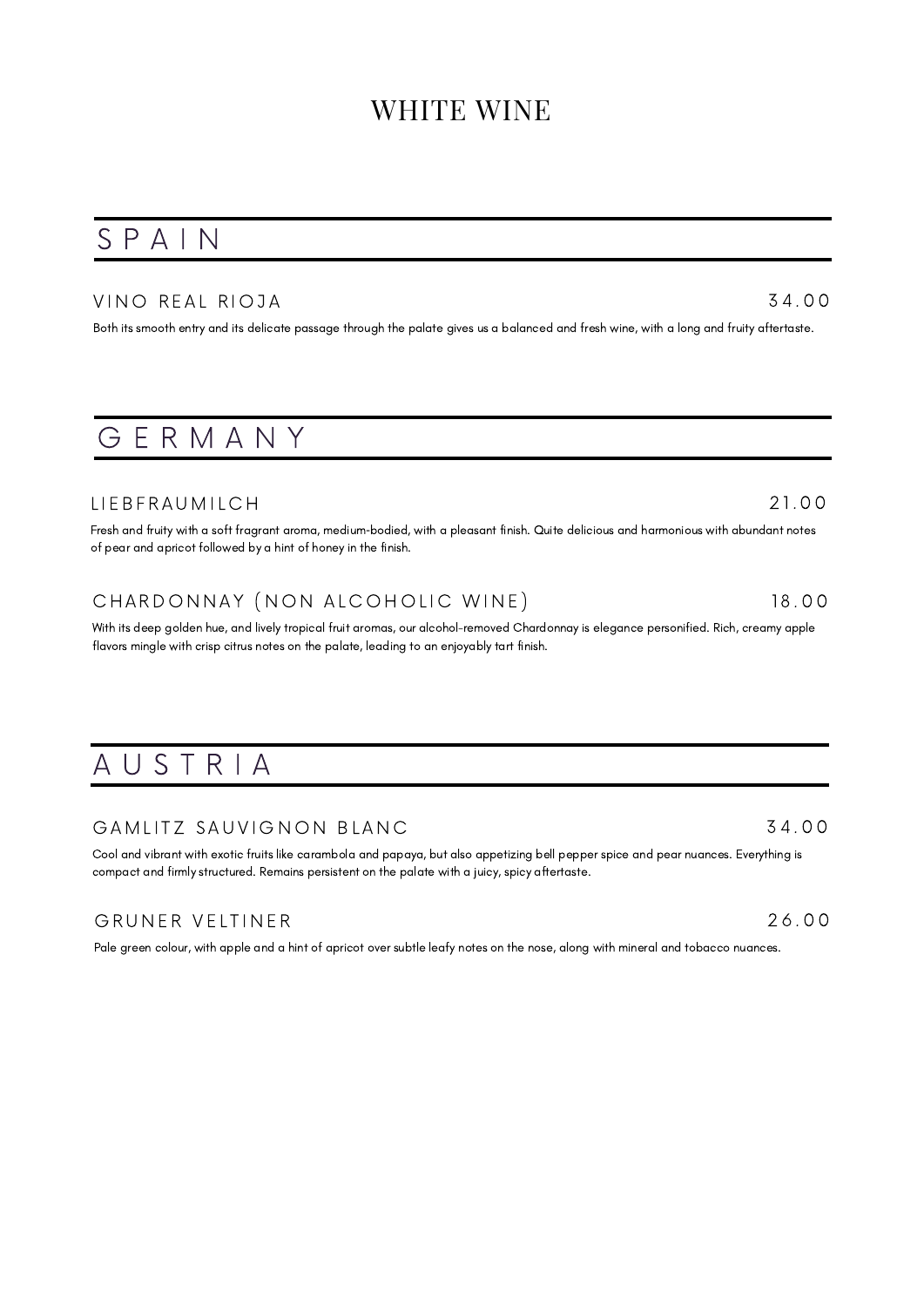## G R E E C E

### A S S Y R T I K O

Crystal yellow color, with flavors of citrus fruits, lemongrass and stone. Medium body, clean taste with crispy and long aftertaste.

### A T M A

tropical Malagousia blended with Xinomavro from his biodynamic vineyards, a red grape unusually vinified as a white wine here. It's mineral and floral with a savoury, saline tang and vibrant acidity. Great mouthfeel.

## N E W Z E A L A N D

### SAUVIGNON BLANC

Ripe citrus, stone-fruit, fennel and mineral notes lingering on the persistent finish.

## SOUTH AFRICA

### CHENIN BLANC SIMONSIG

On the nose the wine shows intense tropical fruit salad flavours, with beautiful hints of apricot, ripe pears and kiwi fruit. On the palate it shows freshness with a natural acidity, intense fruit flavours and a lingering fresh finish.

1 8 . 0 0

2 2 . 0 0

3 9 . 0 0

2 4 . 0 0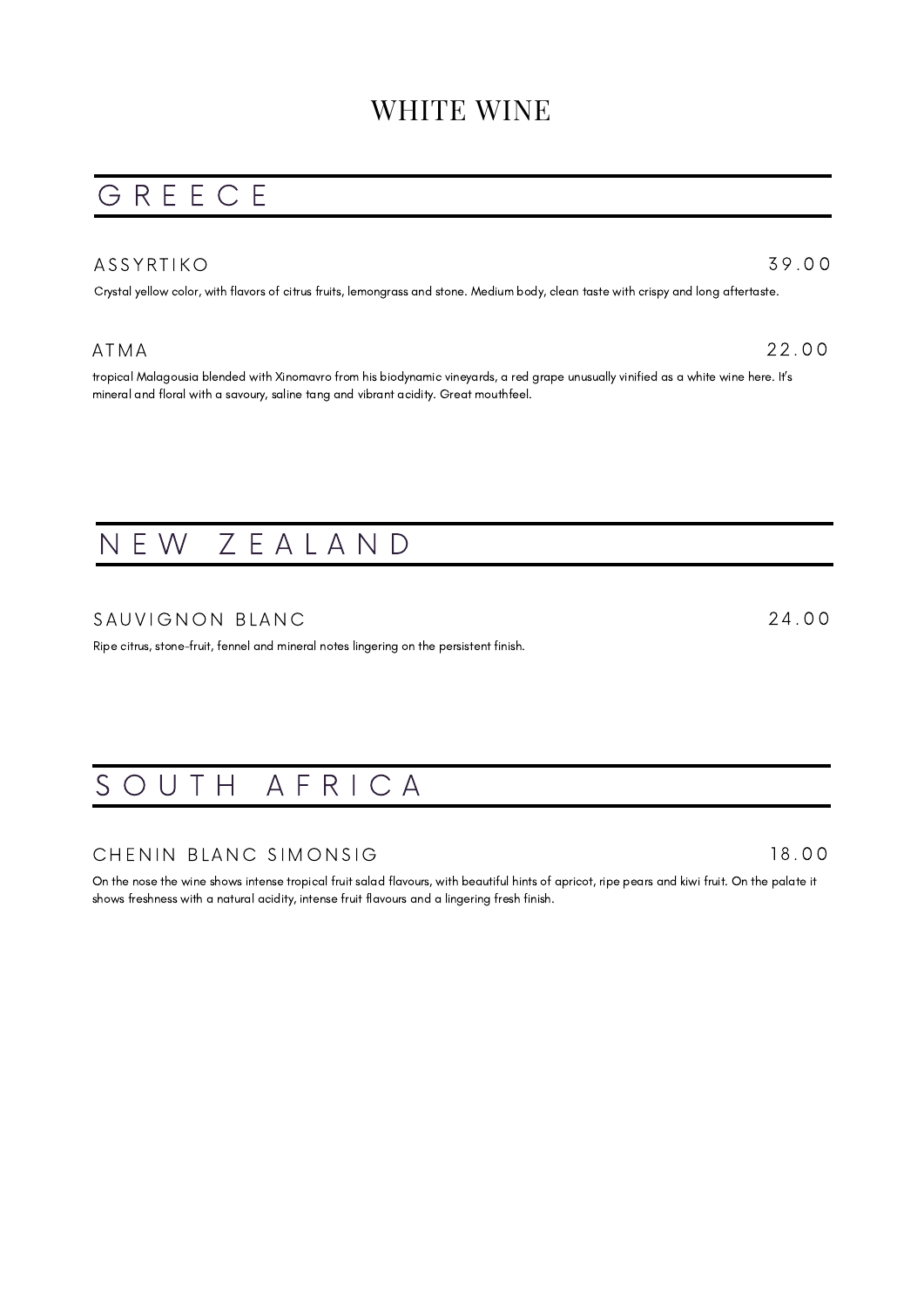## H O U S E W I N E

### PALAZZO PRECA HOUSE WINE

A soft, mellow red wine, medium bodied and easy to drink.

## M A L T E S E I S L A N D S

### GRAN CAVALIER SYRAH

A rich, robust, velvety red wine produced entirely from Malta grown grapes handpicked from individual pocket sized vineyards. This gamey style of hot climate Syrah has been matured and softened in French oak barriques.

### 'N E X U S 'M E R L O T

Made from Merlot grapes, Nexus is characterised by tender, ripe, cherry plum flavours.

#### ' MELQART' CABARNET SAUVIGNON, MERLOT 3 8 . 0 0

Made from an artful blend of Cabernet Sauvignon and Merlot grapes, Melqart is characterised by mellow ripe berry flavours.

### ' P R I M U S ' Ġ E L L E W Ż A , Ś H I R A Z

An intense aromatic bouquet. Lingering aromas of dried fruits and amarena cherries marrying well with new French oak barrel flavours of vanilla, cinnamon and nutmeg leaving a velvety off dry finish.

## 1 5 . 5 0

3 5 . 0 0

4 4 . 0 0

7 0 . 0 0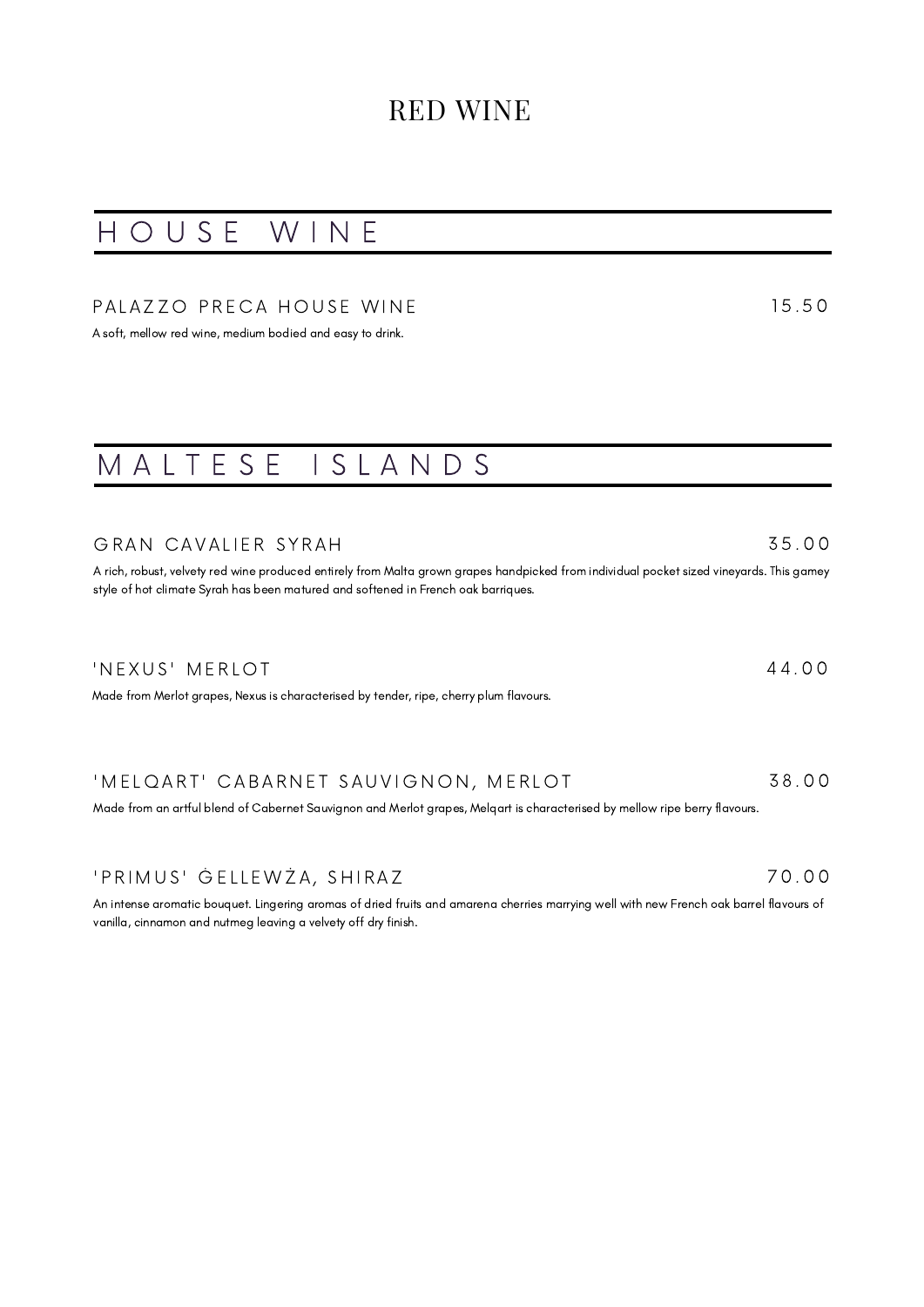## I T A L Y

| LAGREIN                                                                                                                                                                                                                                                | 33.00  |
|--------------------------------------------------------------------------------------------------------------------------------------------------------------------------------------------------------------------------------------------------------|--------|
| An intensive aroma comprised of dried cranberries and morello cherry highlighted with a floral note of lilac and hints of laurel. Very juicy<br>and harmonious, with a delicate texture and silky tannins.                                             |        |
| 'TASMORCAN' BARBERA D'ASTI                                                                                                                                                                                                                             | 24.00  |
| A delightful nose of red berries, cherries, violets and fresh oak. Medium in body with perfect acidity and soft tannins.                                                                                                                               |        |
| DOLCETTO D'ALBA PIO CESARE                                                                                                                                                                                                                             | 35.00  |
| Graceful, charming perfume and aromas, from fresh-cut roses to the most mystic of oriental spices. Silky, supple, soft and seductive, yet<br>still dry and refreshing, it has body and structure, with an aromatic finish of juicy, flavourful grapes. |        |
| BARBERA D'ALBA PIO CESARE                                                                                                                                                                                                                              | 45.00  |
| Fresh, fruity, fragrant with body and structure, spicy, ripe fruit and roundness.                                                                                                                                                                      |        |
| BARBARSECO PIO CESARE                                                                                                                                                                                                                                  | 125.00 |
| Fresh, fruity and fragrant, with body and structure. Spicy, ripe fruit and roundness. Long life.                                                                                                                                                       |        |
| SALVANO BROLO                                                                                                                                                                                                                                          | 85.00  |
| Bright ruby colour with garnet hues. Typical and intense bouquet with scents of tobacco and chocolate. Dry and velvety taste                                                                                                                           |        |
| SITO MORESCO' LANGE ROSSO GAJA                                                                                                                                                                                                                         | 90.00  |
| The complexity and longevity of Nebbiolo with the body of Cabernet Sauvignon and Merlot. Elegant, fruity and harmonious.                                                                                                                               |        |
| RIPASSO DELLA VALPOLICELLA                                                                                                                                                                                                                             | 35.00  |
| With its straw yellow color, clean intense aroma, and dry golden apple taste, our signature Pinot Grigio is full of authentic, flavorful<br>personality.                                                                                               |        |

#### SECCO BERTANI 'VINTAGE EDITION' 4 3 . 0 0

Hints of redcurrants, blackberries and cocoa powder on the nose, together with spicy notes of black pepper, cloves and nutmeg. On the palate a pleasant flavour of red fruit, sour cherries, concentrated cherry and black tea.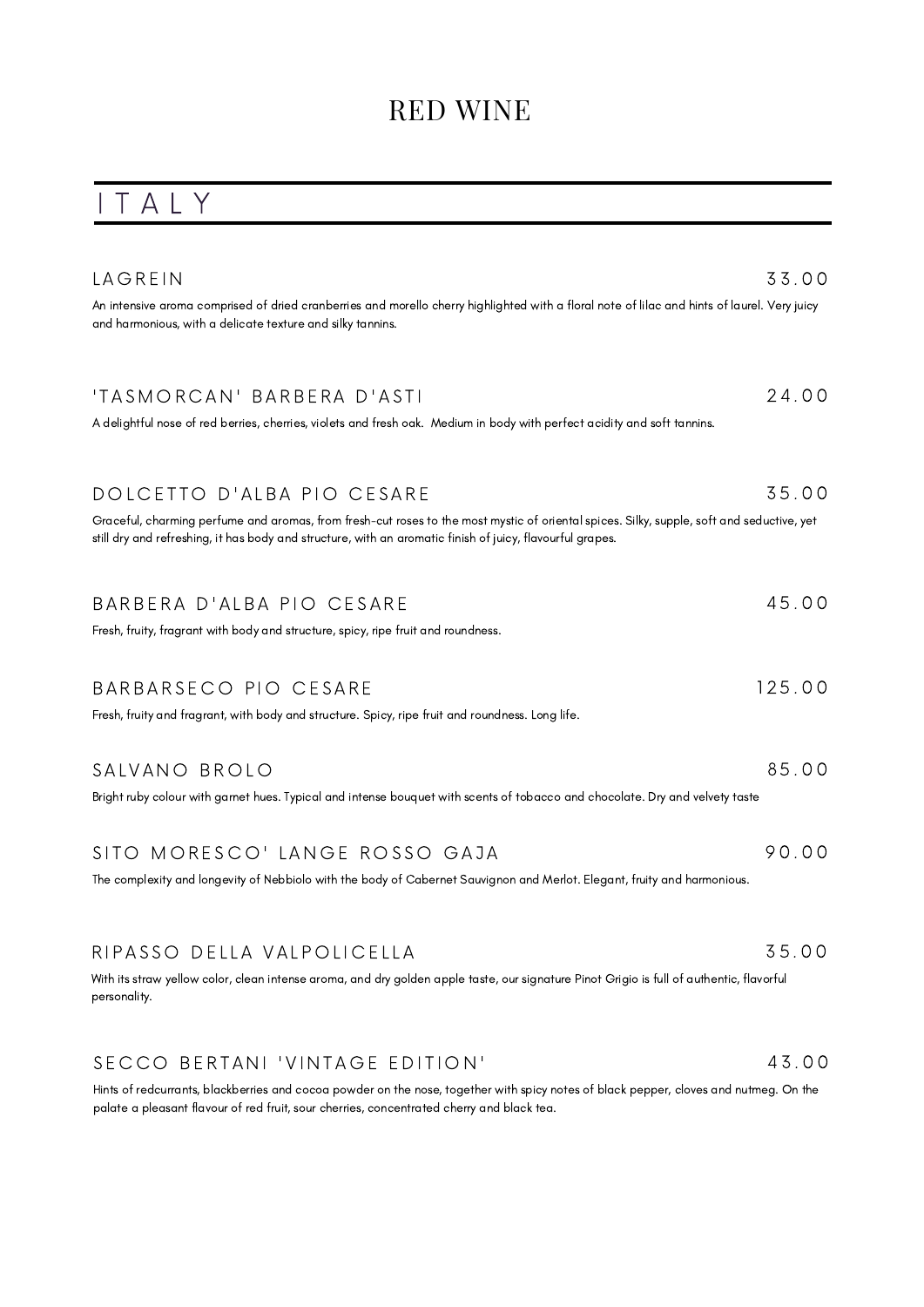## I T A L Y

### A M A R O N E DELLA VALPOLICELLA

Ethereal, spicy, with cherry hints, sour cherry, raspberry, currant in alcohol, cocoa and balsamic notes. In the mouth is warm, full, of great structure, fine and balanced.

#### A MARONE DELLA VALPOLICELLA CLASSICO 1 8 5 . 0 0

Typical notes of plum, cherry and morello cherry on the nose. On the palate there are hints of red berry fruits, softened by plush vanilla notes, in perfect harmony with the acidity and tannins.

#### A MARONE DELLA VALPOLICELLA VALPANETA 8 0 . 0 0

An elegant balance of exuberant fruity notes. It has a rich blackberry flavour, a minty scent and a sweet cherry taste.

### SONDRIA BOLGHERI

Intense ruby red, this wine has subtle hints of exotic spices and ripe red fruit on the nose. On the palate it is plush, warm and full, with persistent silky and ripe tannins in the finish.

### CHIANTI CLASSICO

Notes of cheery fruit well amalgamated with chocolate and vanilla from oak aging. On the palate the wine shows much Sangiovese character with soft and silky tannins and a good persistence on the finish and aftertaste.

#### MARCHESE ANTINORI CHIANTI CLASSICO RISERVA 6 0 . 0 0

Aaromas of red fruit and liquorice. The palate is soft and supple with solid and perceptible tannins, while the acidity gives the wine a tonic vibranc, a finish and aftertaste which are both long and focused.

### ROSSO DI MONTALCINO

Presents itself as warm, soft and full on the palate; firmly structured with a strong but velvety, non-aggressive presence of tannins. Good length.

### BRUNELLO DI MONTALCINO

Clean, sophisticated, intense and complex aroma, rich in evolved overtones, with hints of anise, ripe wild berries and a light touch of vanilla. Warm with supple tannins, great structure, good length and considerable aging capacity.

95 00

2 9 . 0 0

1 4 0 . 0 0

4 6 . 0 0

## 6 7 . 0 0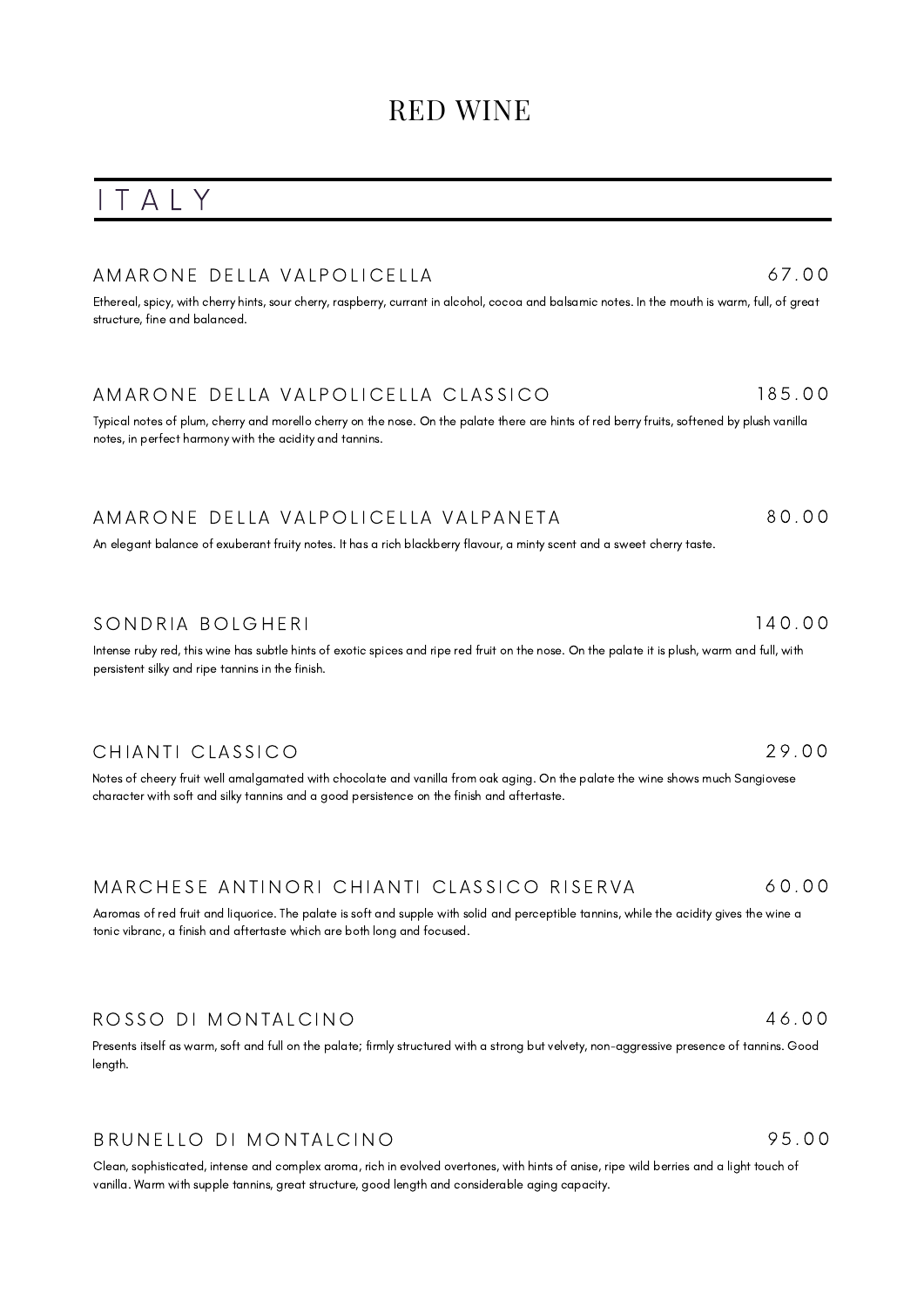## I T A L Y

| CONT' UGO<br>Aromas of cherries, wild cherries, and raspberries along with notes of aromatic herbs. On the palate, it is savoury, balanced, and<br>resonant. It is a profound wine, complex, extremely pleasurable and vibrant. | 65.00  |
|---------------------------------------------------------------------------------------------------------------------------------------------------------------------------------------------------------------------------------|--------|
| MAGARI GAJA<br>Lush Merlot fruit and spicy Cabernet aromas. Magari showcases the essence of the upper Maremma. It's a full, rich, well-rounded wine<br>with an elegant, silky finish.                                           | 105.00 |
| MONTEFALCO ROSSO<br>High-toned floral notes, spices and sweet red cherries all meld together gracefully. A hugely appealing wine.                                                                                               | 39.00  |
| PRIMITIVO '12 E MEZZO' BIO<br>Fruity notes of currants and blackberries elegantly join an aromatic bouquet of nutmeg, liquorice, chocolate and vanilla.                                                                         | 24.00  |
| PRIMITIVO DI MANDURIA 'PAPALE ORO'<br>Fruit jam and wild berries aromas. Taste is round and smooth                                                                                                                              | 55.00  |
| PRIMITIVO DI MANDURIA 'ZOLLA RISERVA'<br>Rich with aromas and flavours of dried fruit, blackcurrant and cherry. It is concentrated, complex and nicely balanced by very soft tannins.                                           | 37.00  |
| PRIMITIVO DI MANDURIA 'UNO'                                                                                                                                                                                                     | 27.00  |

Intense ruby red with violet reflections; perfume of ripe fruits and spicy notes; balanced and delicate wine flavour.

### SEDARA' NERO D'AVOLA

The impact on the nose is intense with sensations of tobacco, spices and mineral notes. In the mouth, the wine is balanced with fruity flavours, mainly blackberries and cherries. Persistent finish.

2 6 . 0 0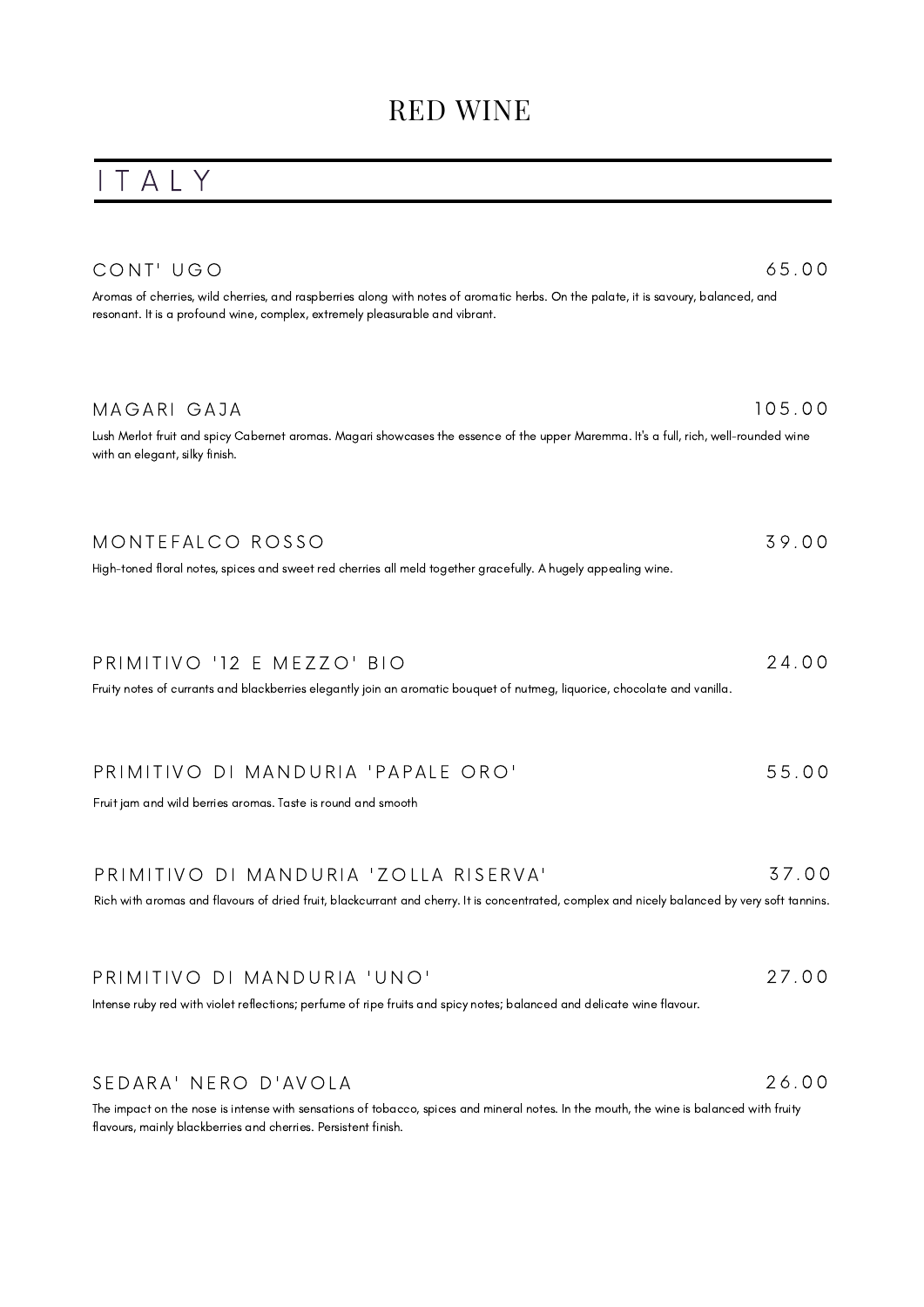## I T A L Y

#### TAN CREDINERO D'AVOLA CABARNET SAUVIGNON 8 5 . 0 0

Intense ruby red colour. Complex and intense notes of marasca cherries, end elegantly spiced. Well bodied and persistant, it is ample and velvety.

### COLOMBA PLATINO NERO D'AVOLA

Intense ruby red colour. Complex and intense notes of marasca cherries, end elegantly spiced. Well bodied and persistant, it is ample and velvety.

2 7 . 0 0

3 5 . 0 0

### PASSO DELLE MULE NERO D'AVOLA

luscious red with generous layers of ripely sweet blackberries and black plums. Highly aromatic. Full-bodied and velvet smooth.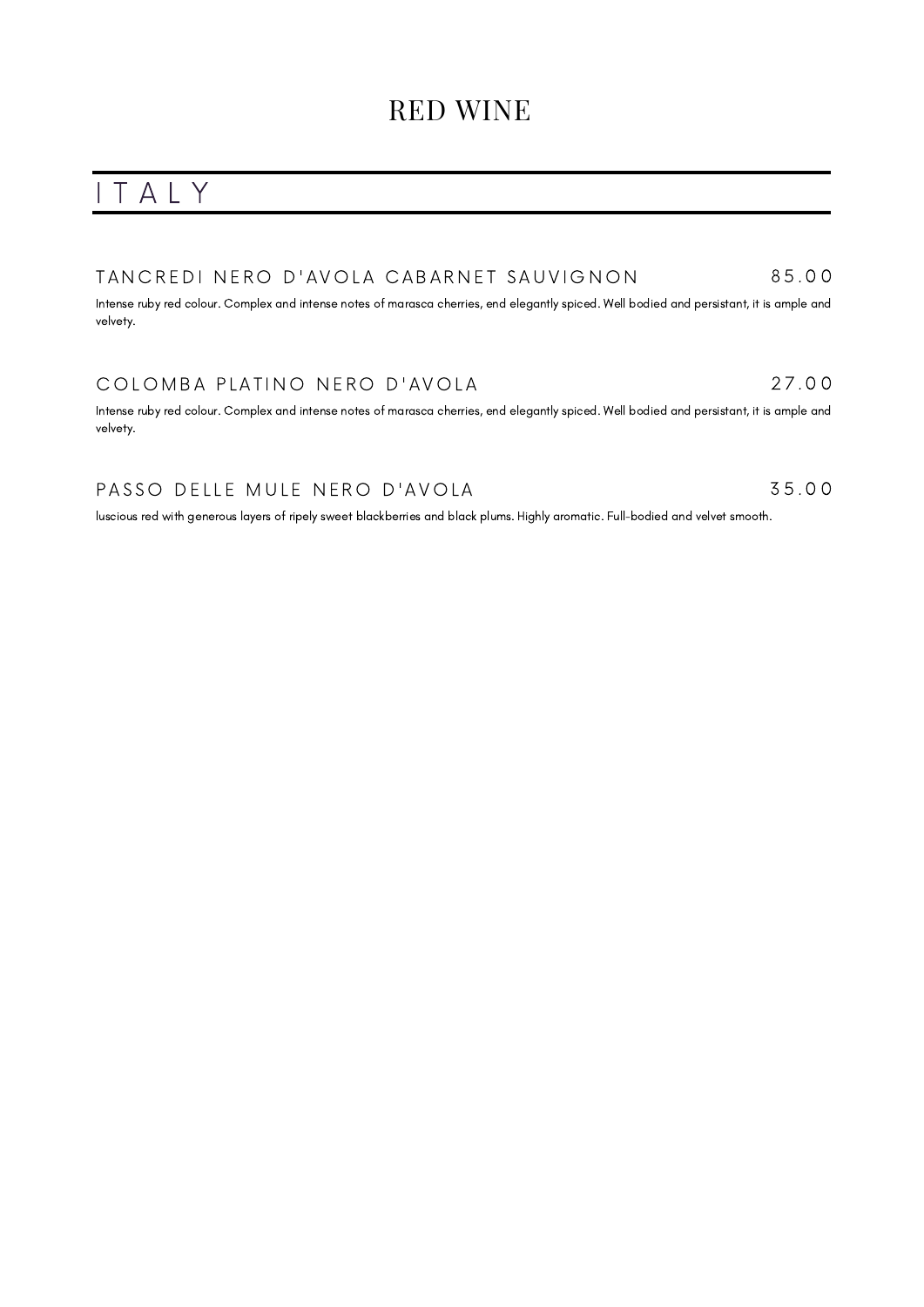## F R A N C E

### BOURGOGNE PINOT NOIR

This charming wine reveals fruit-dominating aromas of blackcurrant and wild red fruit. Velvety and silky in the mouth, this wine has a soft and well-balanced structure which leads on to a delicate red fruit-flavoured finish.

#### MERLOT-CABARNET SAUVIGNON, MICHEL LYNCH 2 5 . 0 0

Fruit- forward aromas of blackcurrant, black cherry and hints of violet. Supple and round on the attack, this wine displays an attractive concentration with silky smooth tannins and a nice and flavourful finish.

## CHÂTEAU CHANTALOUETTE

Concentrated blackberry and plum aromas with notes of cedar and spice. Lush black fruit and plummy generosity with a long, elegant finish.

#### LA TOUR FIGEAC GRAND CRU CLASSE 1 2 5 . 0 0

Complex notes of black fruits and hints.of spices and earthy bouquet and tongue. Well [baanced](https://www.vivino.com/users/jimmy.cadena/reviews/111406791) acidity and tannin that is both lasting yet silky finish and feel.

### PETIT FIGEAC

Red berries, cigar wrapper, espresso and earthy notes create the perfume. The wine is medium-bodied, sweet, refined elegant and lifted, with a cherry filled, supple textured finish.

## CÔTES DU RHONE ROUGE

Intense red colour, this full-bodied wine displays rich tannins with touches of fresh red and black fruits with spicy flavours on the palate.

## CHÂTEANEUF DU PAPE

The nose shows great complexity with blackberries fruits and toasted aromas. The mouth starts with a dense and firm but very classic tannic structure. This wine is very well-balanced and finished on notes of smoky hints.

## CHÂTEAU PALMER

Vigorous nose of red fruits and blackberries, wood, mint, stone fruits, tobacco, moss and violet. The palate indicates lovely fruits, tight palpable tannins, heaps of freshness and solid length. The material is there for this classic vintage Palmer to become the epitome of elegance itself.

7 0 0 . 0 0

5 5 . 0 0

1 3 5 . 0 0

## 2 6 . 0 0

### 3 1. 0 0

## 3 5 . 0 0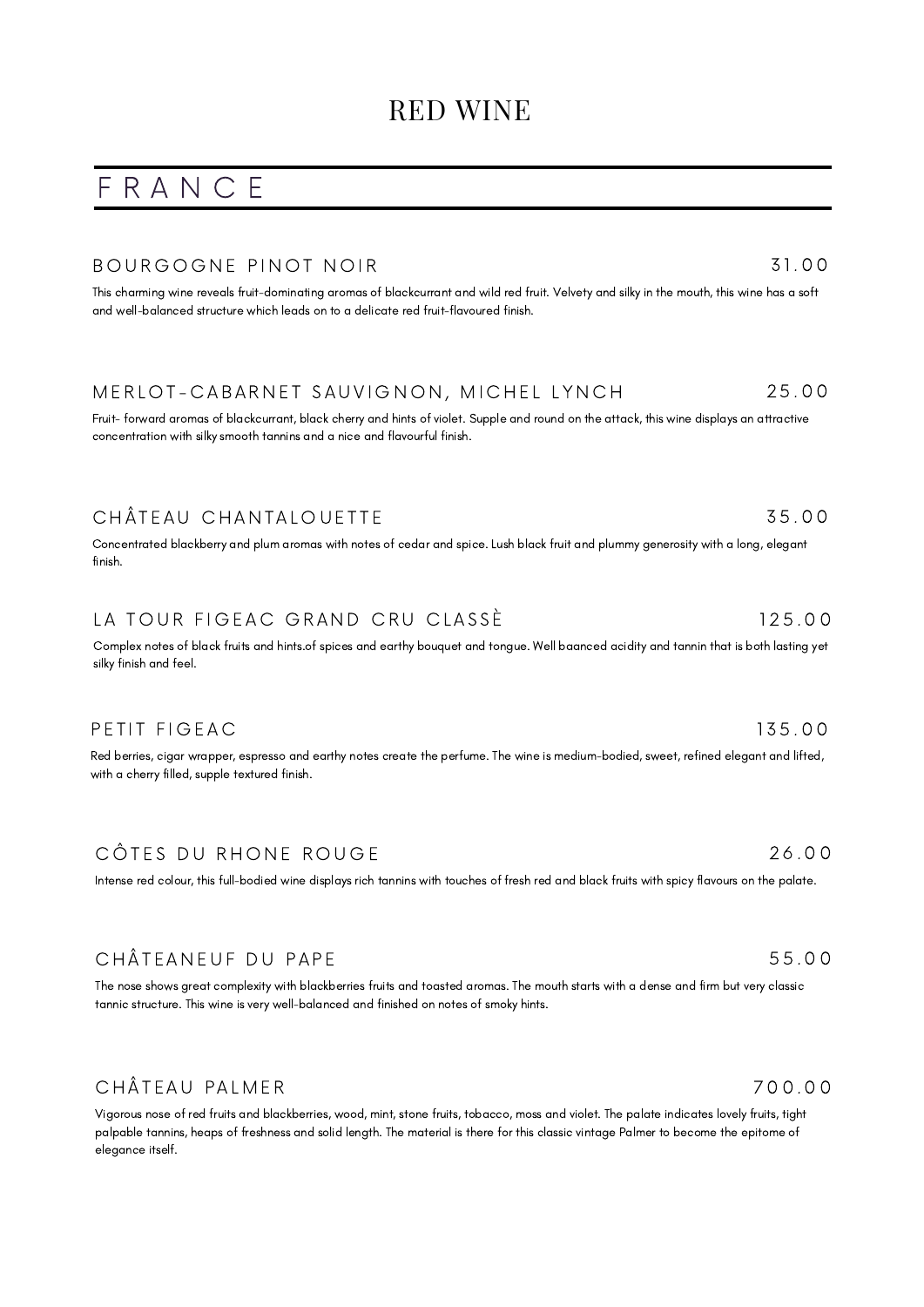## F R A N C E

### CHÂTEAU SMITHHAUT LAFFITE 2007

A nice gamy perfume complementing black fruit. On the palate there's a grippy edge to this, with roasted meats and plum, though a fine cherry acidity and good tannin structure adds elegance and tension.

## CHÂTEAU ANGELUS 2010

An extremely elegant wine with a lifted, floral hint to the nose and dense, pure, concentrated liquid raspberry fruit on the palate. Fine, silky tannins. Smooth, round mouth feel, all completed by a long, sweet finish.

### ST. EMILLION

Elegant, well-structured, velvety, and generous with power and complexity. Winecolor: red. Aromas: Gourmand, complex, and intense, red fruit notes buoyed by facets of leather, plum, spice, and tertiary game notes.

## S P A I N

### RIOJA CRIANZA RISERVA

Spicy, balsamic aromas of great complexity, with notes of ripe dark berries and light toasted nuances. On the palate it is full and tasty, with good structure and rounded, elegant tannins.

### **PRIORAT**

Nose offers cocoa and grilled chestnut aromas. The wine is elegant and well balanced, with strong yet harmonious tannins and chocolate flavours on the finish.

## A U S T R I A

### PINOT NOIR HOPLER

Heady aromas of orange and herbs with echoes of Kurkuma spice. Silky, long, with a fine, tantalizing finish.

3 3 . 0 0

### 3 4 . 0 0

# 3 5 . 0 0

## 6 0 0 . 0 0

3 6 0 . 0 0

3 4 . 0 0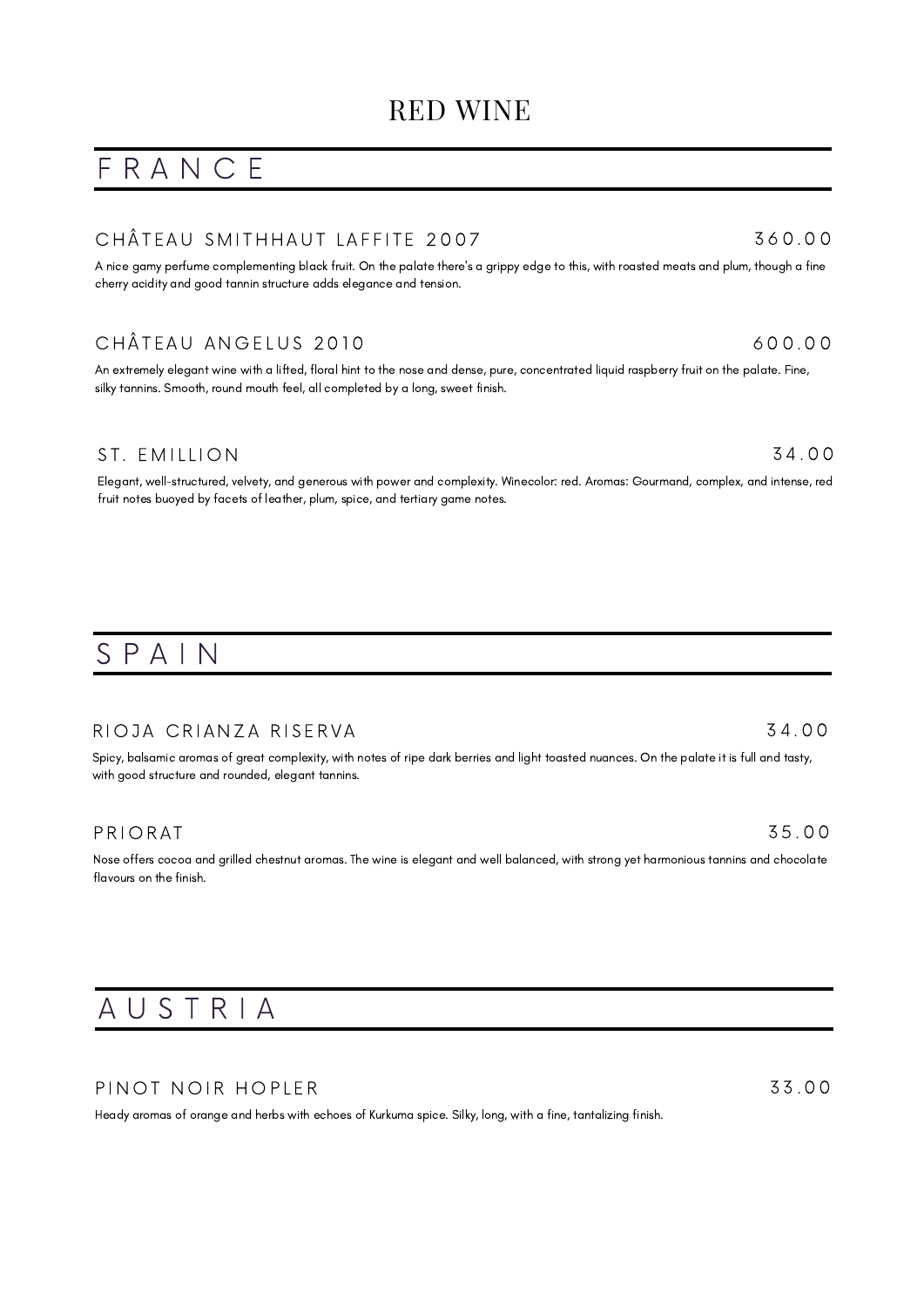## I S R A E L

### HAR" EL SYRAH

5 5 . 0 0

Deep dense purple color. Discreetly oaked, with classical spicy peppery and red fruit aromas. On the palate the wine is full bodied, well balanced, fresh with good acidity and well rounded tannins. The finish is long, lively and elegant.

## G R E E C E

A T M A Intense minerality and lively citrus flavors. Light to medium bodied with high acidity and a lingering finish. 2 3 . 0 0

## L E B A N O N

### **ALTITUDES**

Delicate, displays notes of red fruits, currants and raspberries, with a touch of spices. It is a very elegant and pleasant wine with a good standing and an overtone of softness. On the finish, it is slightly spicy.

### EL IXSIR

A complexity of aromas with red fruits, blackberry liqueur, touches of incense, and notes of mint and cedar sap. The palate is enriched by a suave and intense nose of rich mineral tension that is characteristic of limestone terroirs. A fresh finish and an extended length reveals a mature aging aptitude.

### 5 5 . 0 0

1 4 9 . 0 0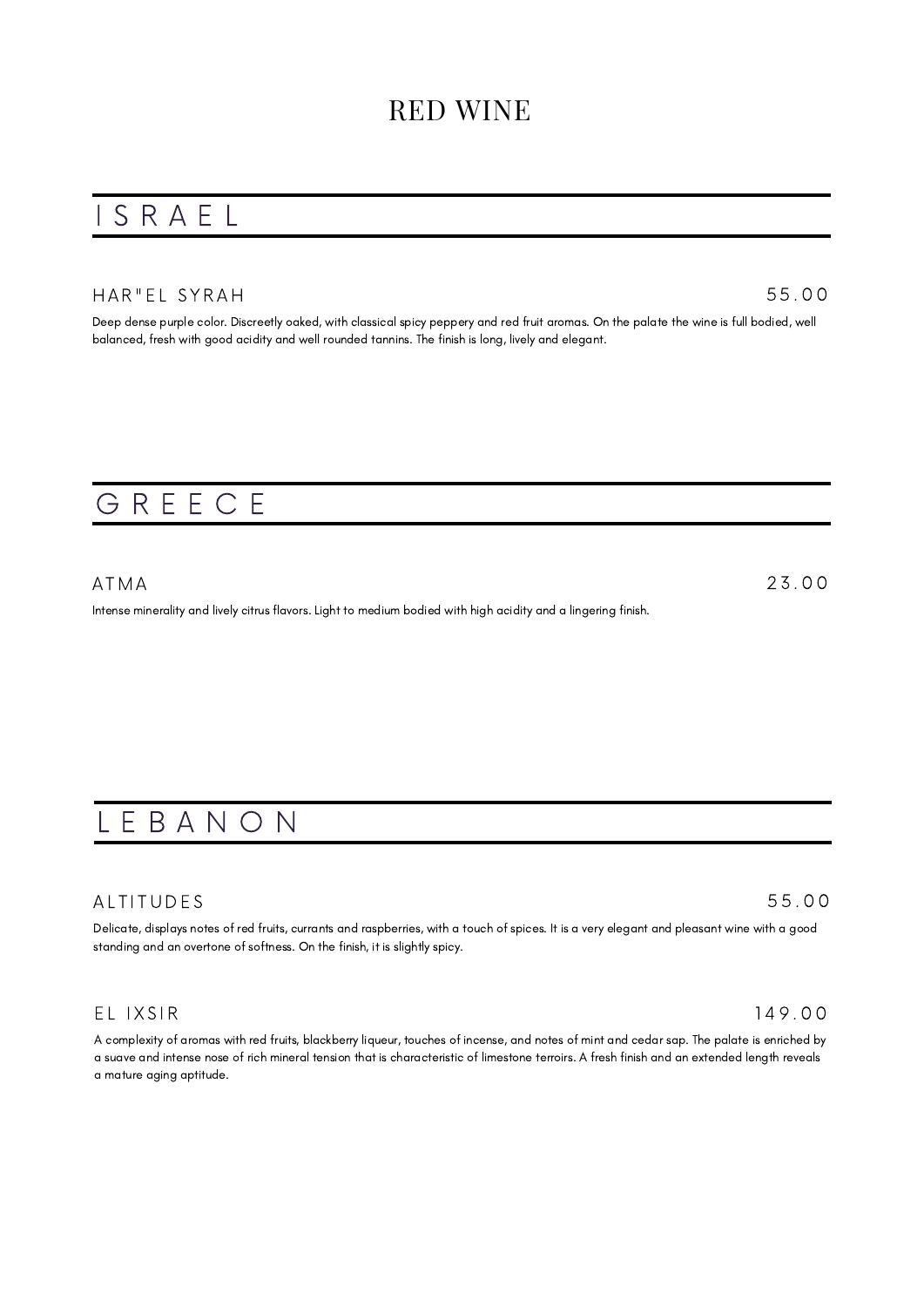## N E W Z E A L A N D

### PINOT NOIR

This quality wine has a typical black cherry nose with lively yet supple fruit on the palate supported by soft tannins.

# A U S T R A L I A

| BIN 555 SHIRAZ                                                                                          | 25.00 |
|---------------------------------------------------------------------------------------------------------|-------|
| A full-bodied wine with a rich mid palate seamlessly supported by fine velvety tannins and oak nuances. |       |

### SHIRAZ PREMIUM 2 4 . 0 0

ich with intense plum and cedar oak. Gentle tannins wrap the palate with blackberry and raspberry, with a smooth long finish.

## SOUTH AMERICA

### MALBEC PREMIUM

Spicy aromas with fresh, ripe fruits and animal notes. In the mouth, this wine shows a fresh attack and great openness as well as soft tannins and long finish.

## CARMÉNÈRE ESTATE SERIES

The palate is spicy, with notes of black fruits, figs, graphite and red pepper. A wine whose structure and texture highlight the typical appearance of the variety with fine-grained tannins, with a very smooth and pleasant palate.

### 2 4 . 0 0

3 0 . 0 0

2 5 . 0 0